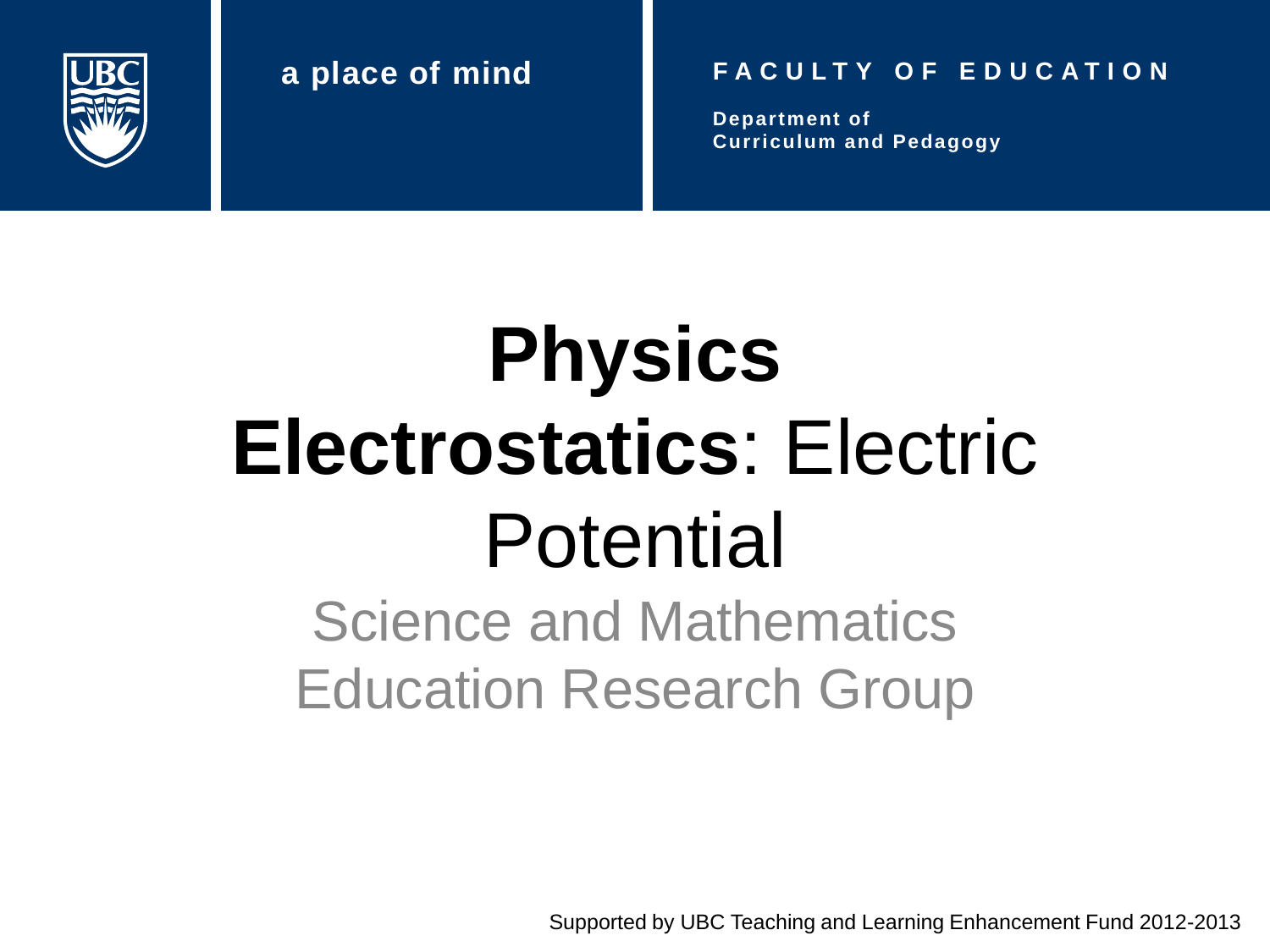### **Electric Potential**

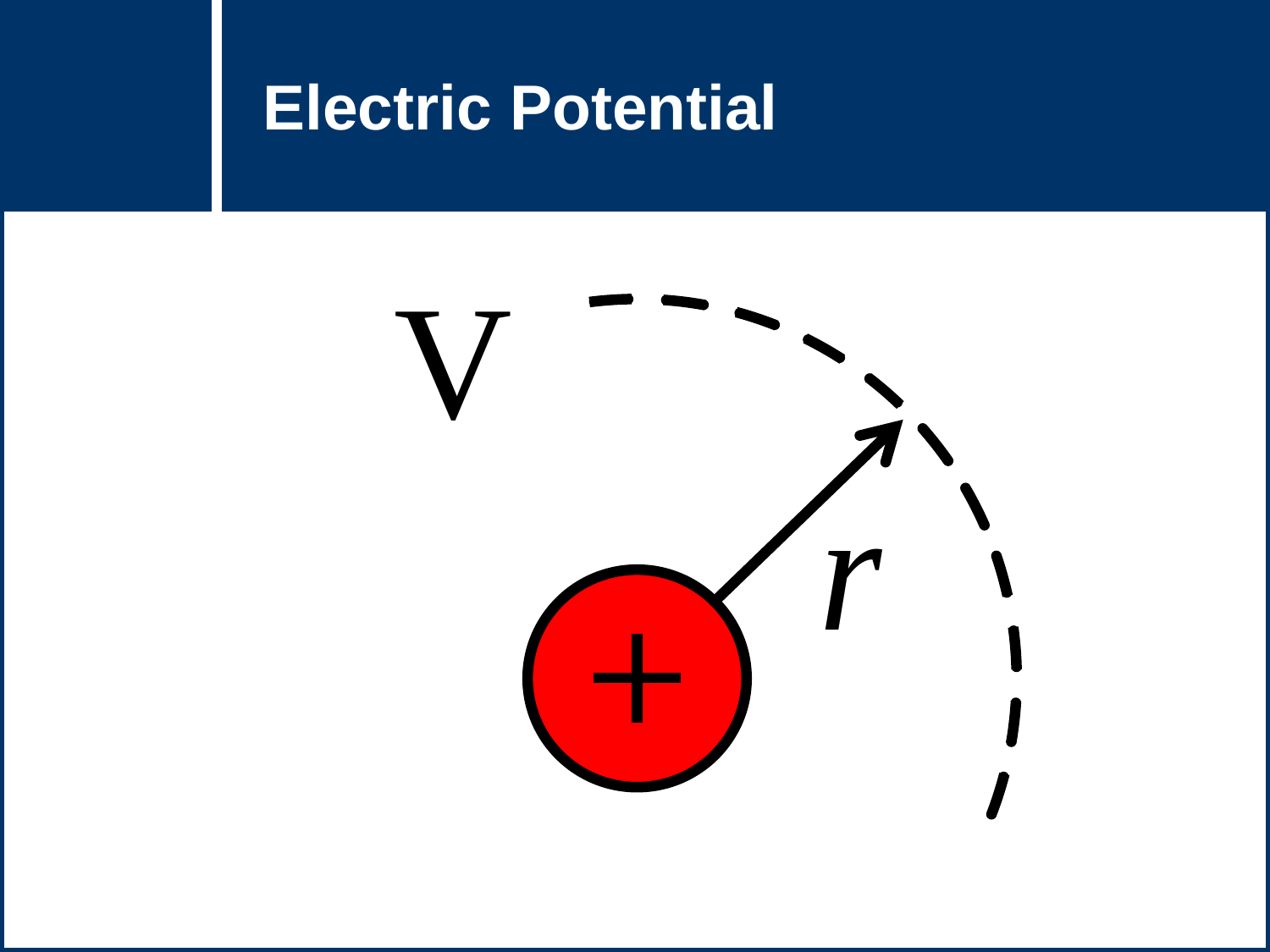### **Electric Potential I**

Work is done to move a positive charge from the negative end to the positive end of a parallel-plate capacitor.

What type of energy has the work been converted to?

- A. Kinetic energy
- B. Chemical potential energy
- C. Gravitational potential energy
- D. Electric potential energy
- E. Potential difference

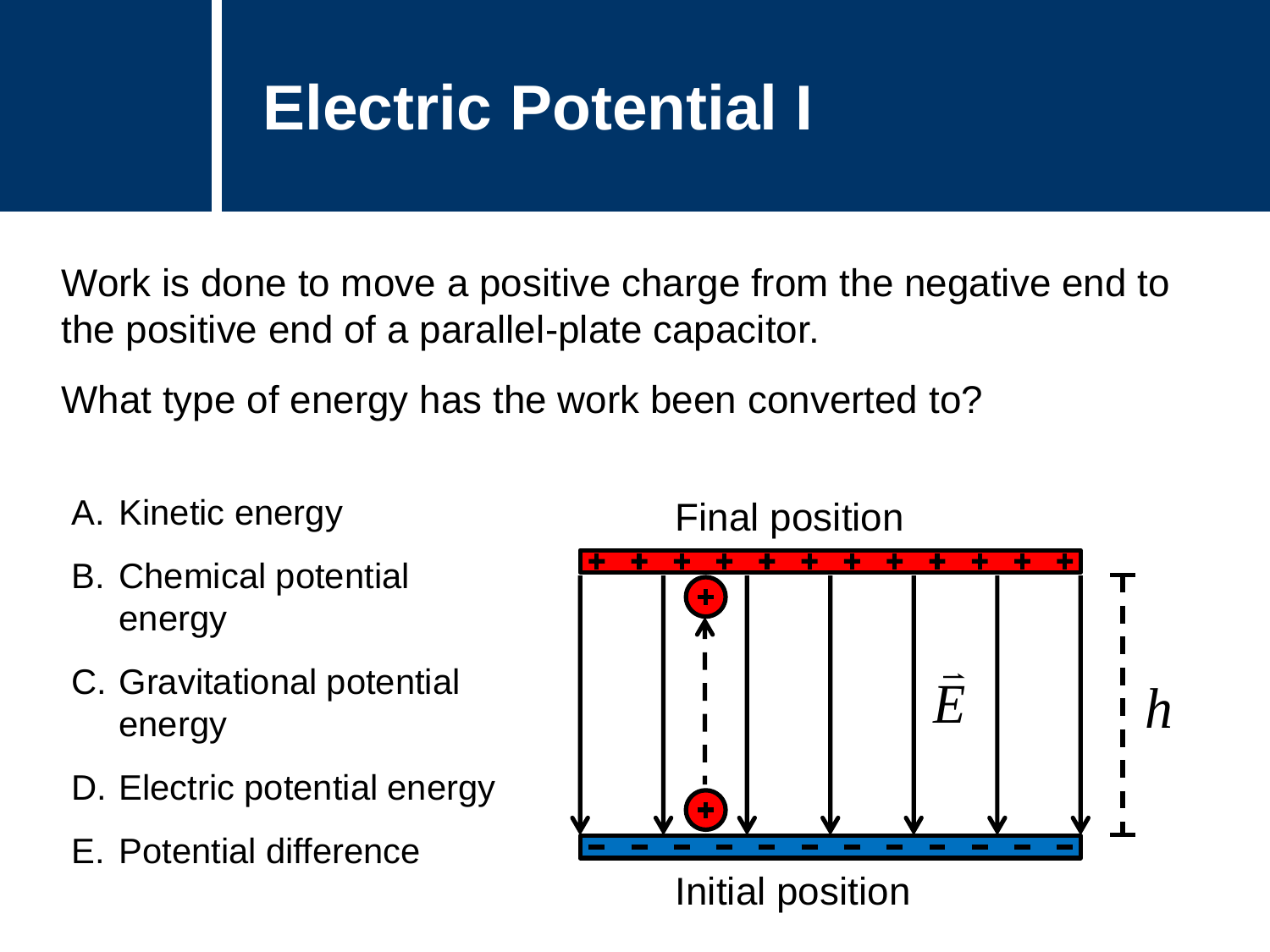#### **Answer:** D

**Justification:** Moving a ball to a height *h* above the ground increases its gravitational potential energy by *ΔU = mgΔh*. If the ball is released, it will accelerate downwards due to the downward pull of the gravitational field, *g*.



Similarly, if we do work on a proton to move it against an electric field, we say its electric potential energy will increase. Releasing the proton will cause it to accelerate back to the negative plate.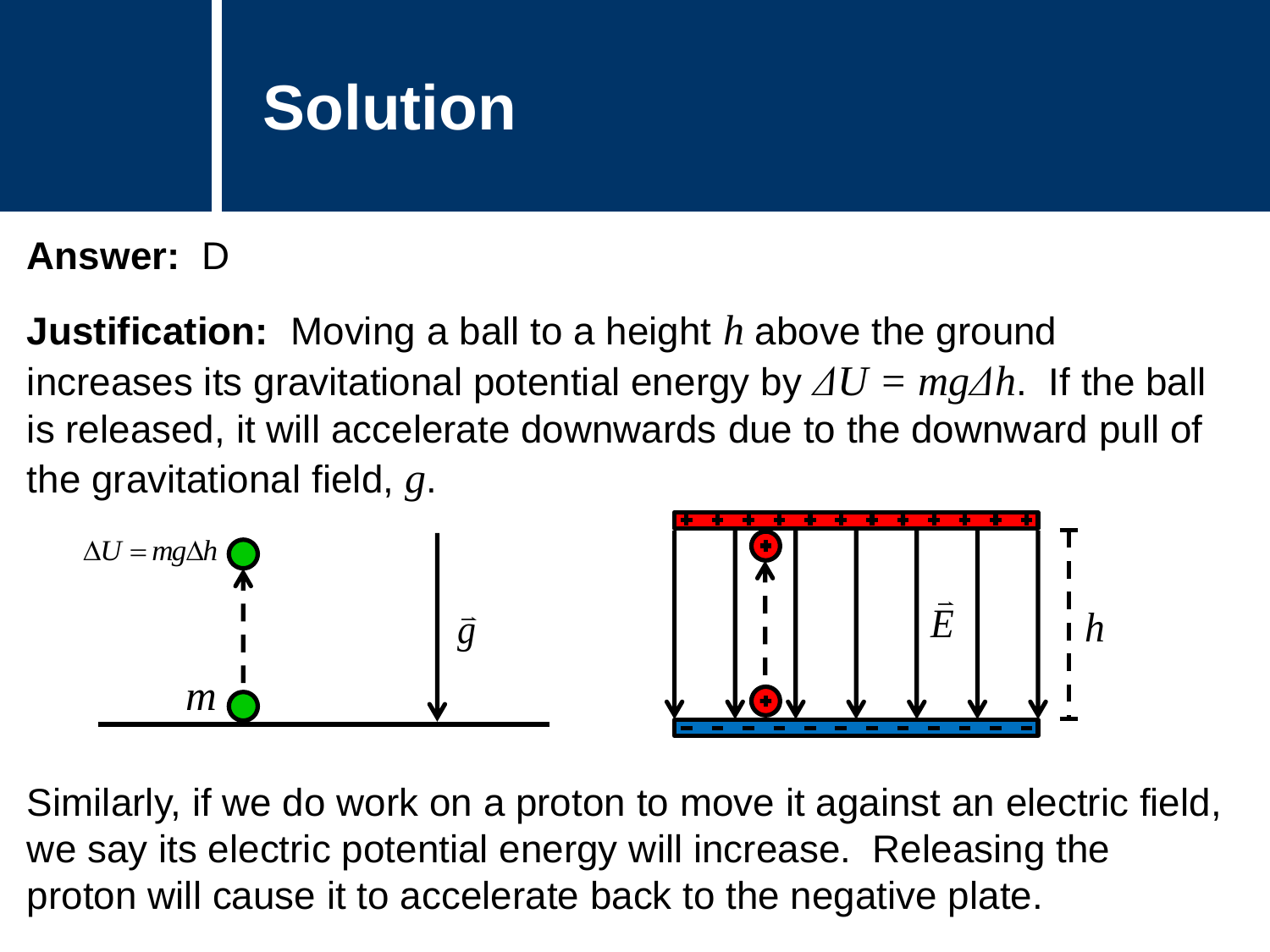### **Solution Continued**

It is important to understand why the other types of energy did not increase:

A. The kinetic energy of the proton does not increase because it begins and ends with zero velocity.

B. The proton does gain gravitational potential energy equal to:

 $\Delta U_{grav}^{\parallel} = mg\Delta h$ 

However, the mass of the proton is so small (10-27 kg) that we almost always ignore gravitational forces when dealing with electric charges.

C. No chemical changes are involved in moving a proton.

E. Potential difference is not a measure of energy, but the difference in electric potential between two points.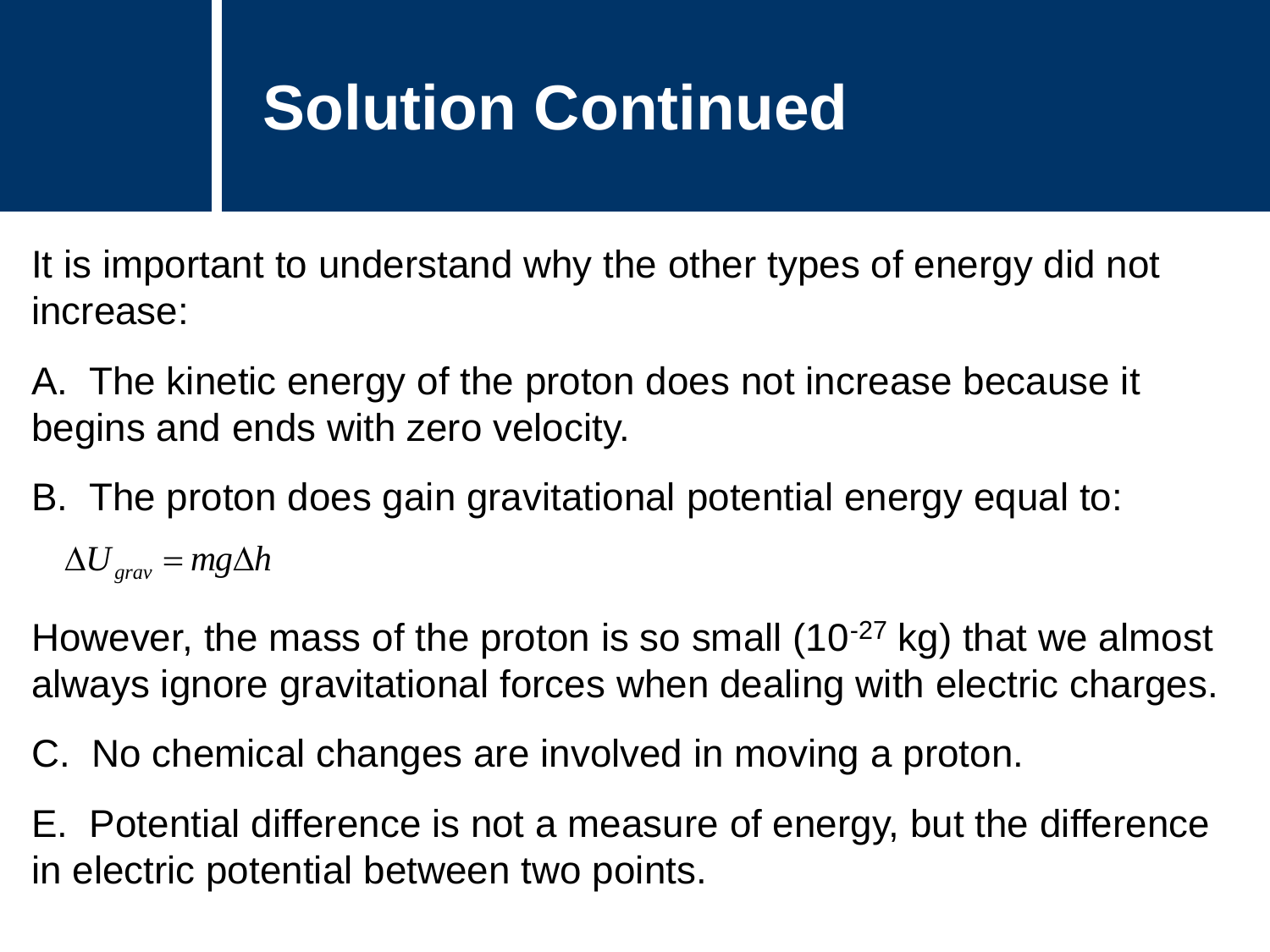#### **Electric Potential II**

A proton (with charge q) initially at rest on a negatively charged plate is moved upwards by *h* towards a positively charged plate.

What is the formula for the change in electric potential energy of the proton?

A. 
$$
\Delta U = mg\Delta h
$$
  
\nB.  $\Delta U = qE\Delta h$   
\nC.  $\Delta U = \frac{E}{q}\Delta h$   
\nD.  $\Delta U = \frac{qE}{\Delta h}$   
\nE.  $\Delta U = 0$ 

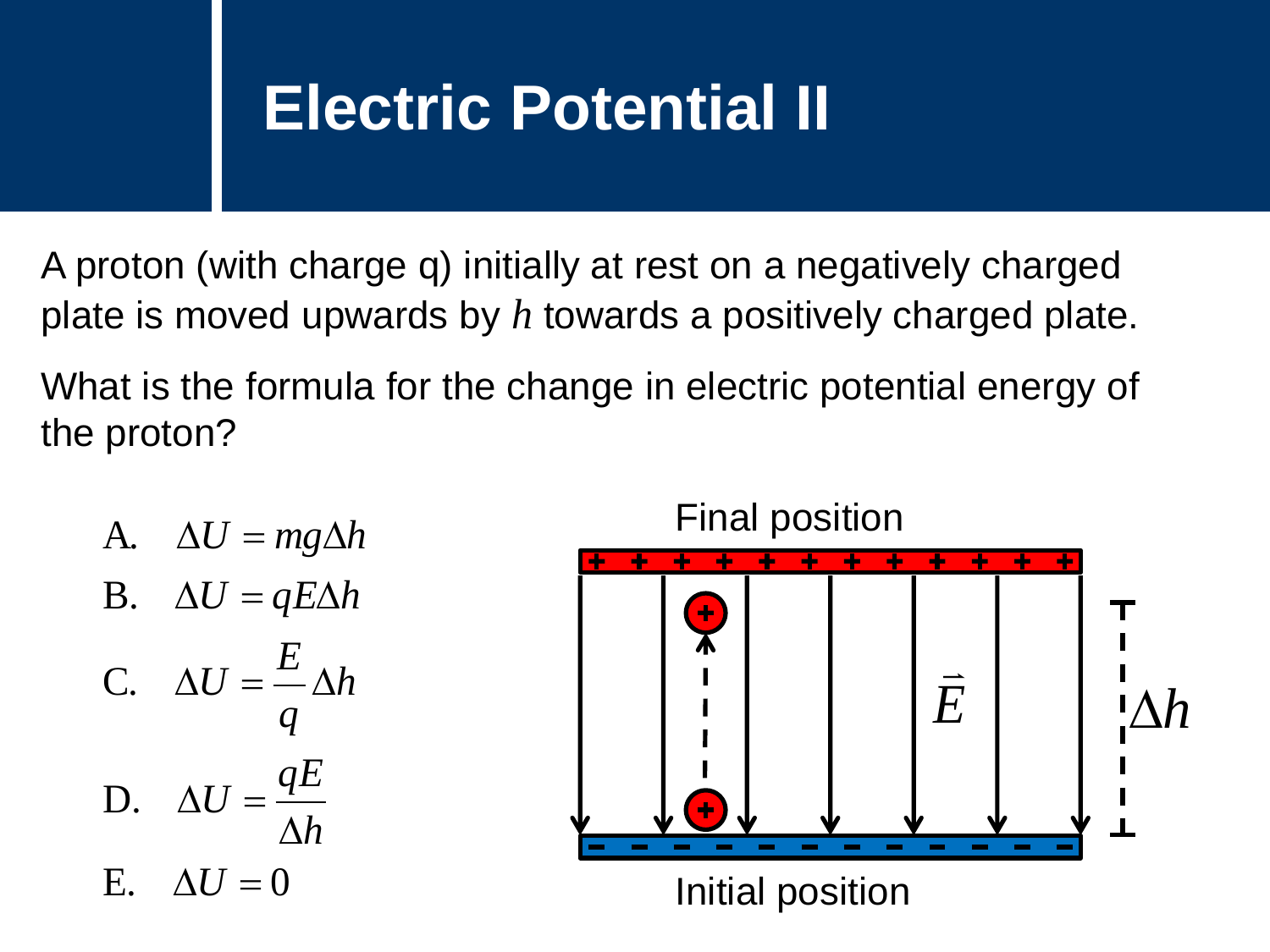**Answer:** B

**Justification:** The force exerted on the proton inside the electric field is:  $\bar{F}=q\bar{E}$ *q F E*  $\overline{F}$   $\overline{F}$   $\overline{F}$   $\overline{F}$   $\overline{F}$  $= \frac{I}{I} \Rightarrow \bar{F} =$ 

The work done moving an object an distance *Δh* through a force *F* is given by:

$$
W = Fd\cos(\theta) = (qE)(\Delta h)\cos(180^\circ) = -qE\Delta h
$$

Here, the proton is moving against the direction of force, so the angle between the direction of motion and the direction of force is 180°.

This work is converted to electric potential energy. Notice that the energy of the capacitor and proton system is conserved.

$$
\Delta U + W = 0
$$

$$
\Delta U = -W = qE\Delta h
$$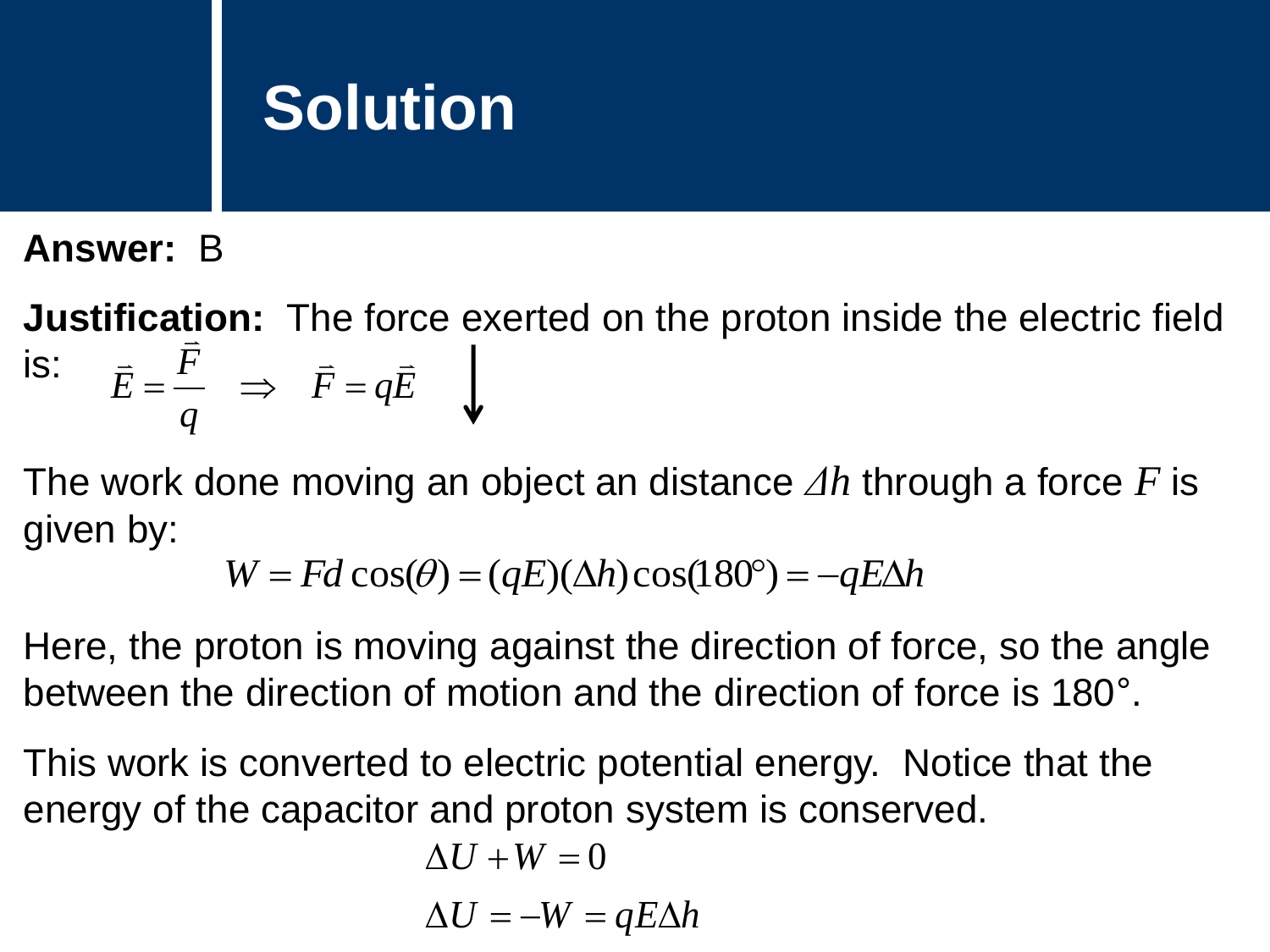### **Solution Continued**

Notice the similarities between the electric potential energy and gravitational potential energy.

| <b>Electric Potential Energy</b> | <b>Gravitational Potential Energy</b> |
|----------------------------------|---------------------------------------|
| $\Delta U = qE \Delta h$         | $\Delta U = mg\Delta h$               |
| $q = charge$                     | $m = mass$                            |
| $E =$ electric field             | $g =$ gravitational field             |
| $\Delta h =$ change in height    | $\Delta h =$ change in height         |

Note: The formula for electric potential energy only applies to the case where the electric field is uniform, such as in between two charged plates. Most questions will deal with uniform electric fields.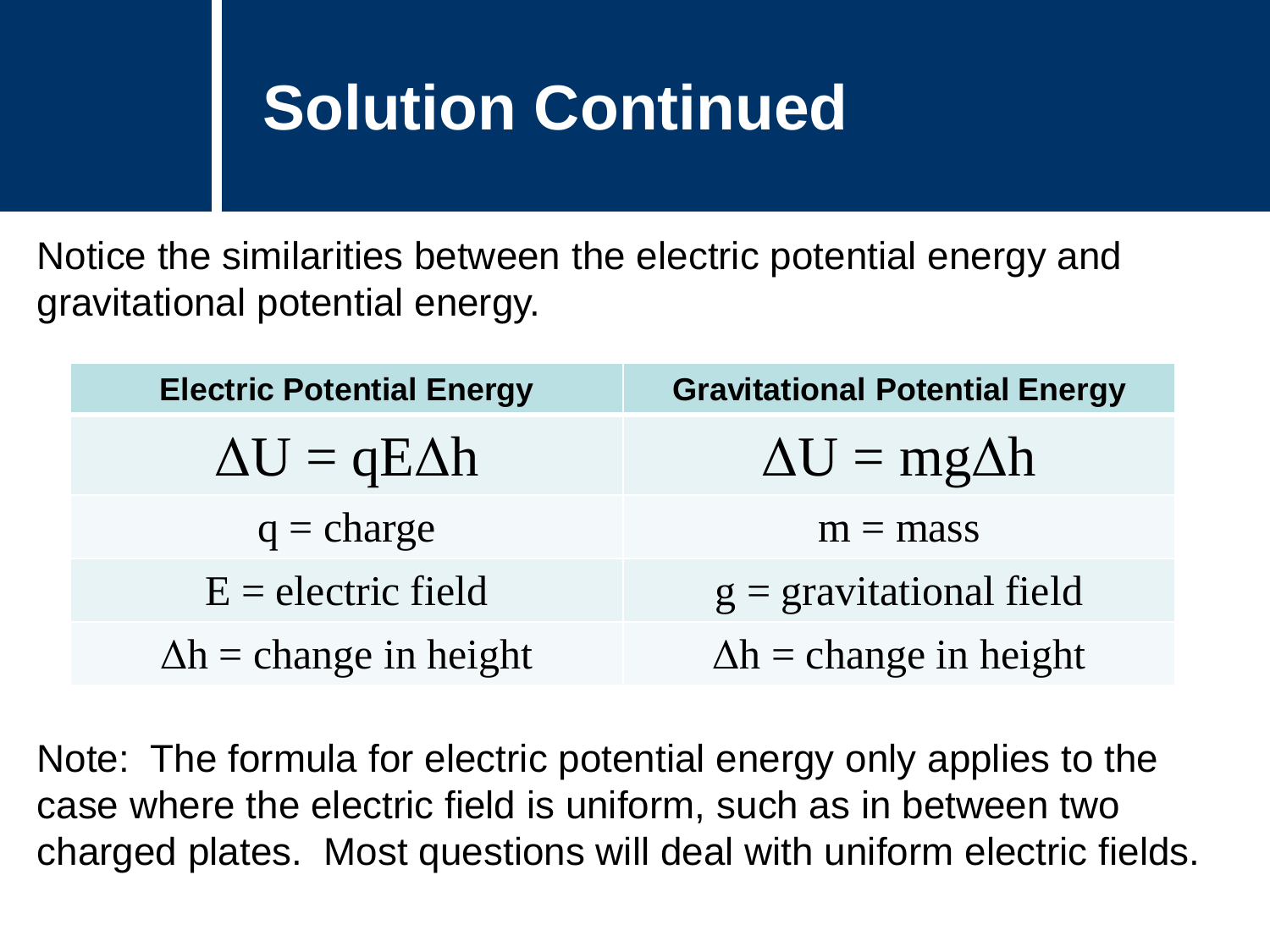### **Electric Potential III**

We move a proton horizontally by a distance *d* inside a parallelplate capacitor.

What is the change in the electric potential energy of the proton?

A. 
$$
\Delta U = mgd
$$
  
\nB.  $\Delta U = qEd$   
\nC.  $\Delta U = \frac{E}{q}d$   
\nD.  $\Delta U = \frac{qE}{d}$   
\nE.  $\Delta U = 0$ 

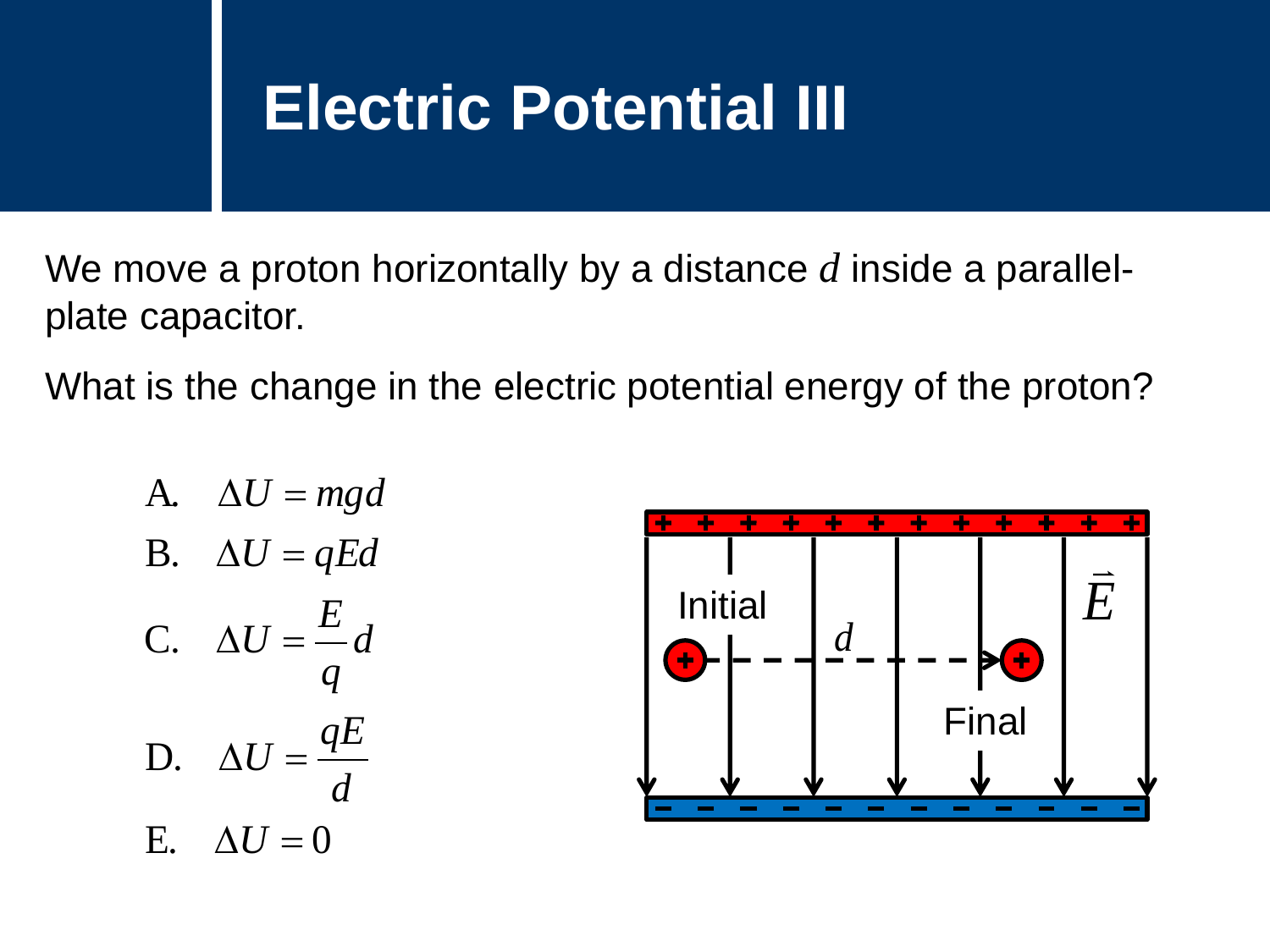#### **Answer:** E

**Justification:** Imagine moving a ball along the surface of a table. Its gravitational potential energy does not change because it does not change in height.

 $\Delta U = mg\Delta h = 0$  J

Likewise, when moving a charge perpendicular to an electric field, the electric potential energy of the charge does not change.

This can be seen by calculating the work required to move the charge a distance *d*, when the angle between the direction of force

and the displacement is 90°.  
\n
$$
W = Fd \cos(\theta) = (qE)d \cos(90^\circ) = 0 \text{ J}, \quad \cos(90^\circ) = 0
$$
\n
$$
\Delta U = -W = 0 \text{ J}
$$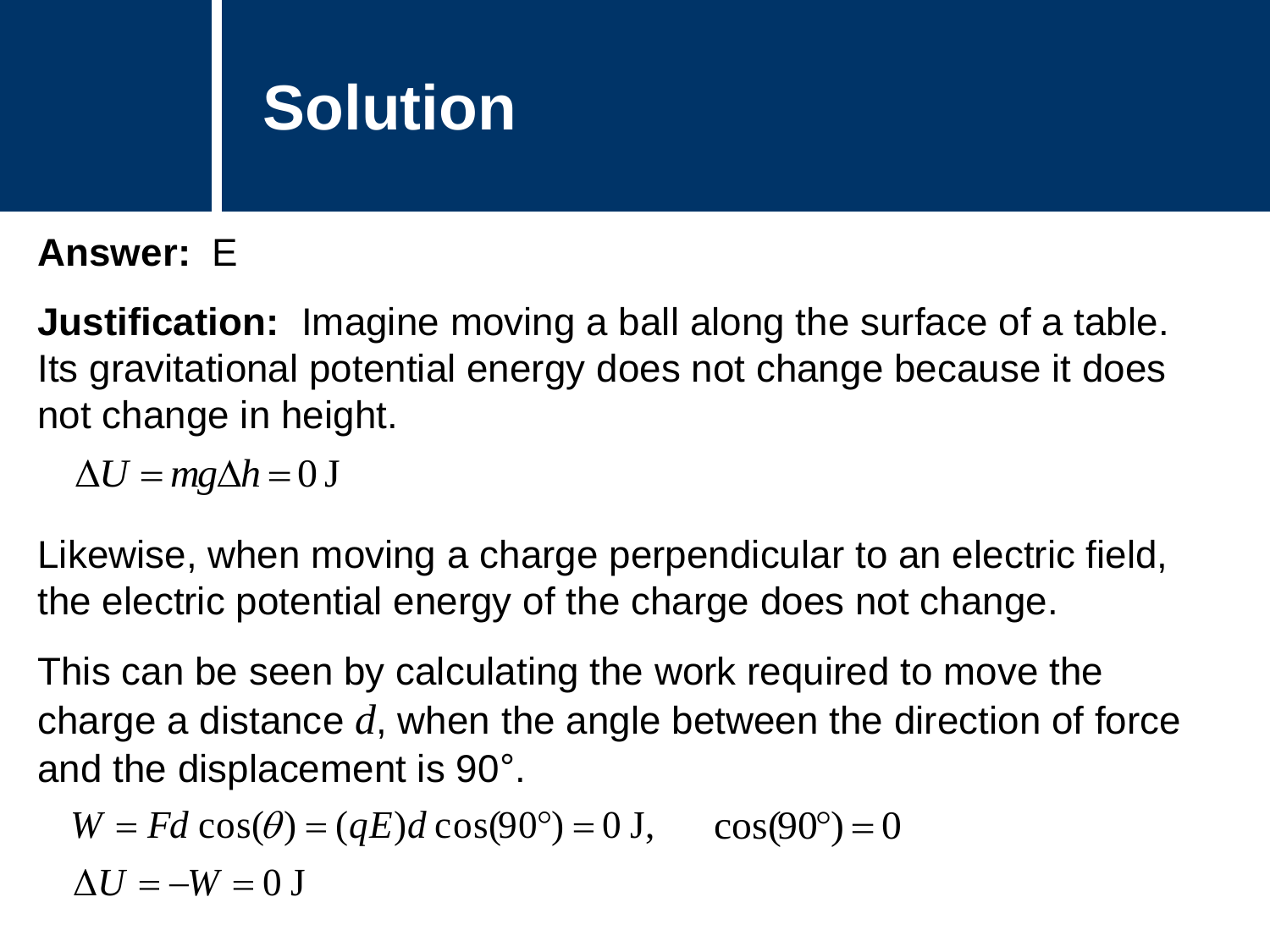### **Electric Potential IV**

The green positive charge marks the initial position of a proton. It is then moved to one of the four final positions.

At which final point will the change in electric potential energy be the greatest?

- A. Point 1
- B. Point 1 or 2
- C. Point 3
- D. Point 3 or 4
- E. Point 1 or 3

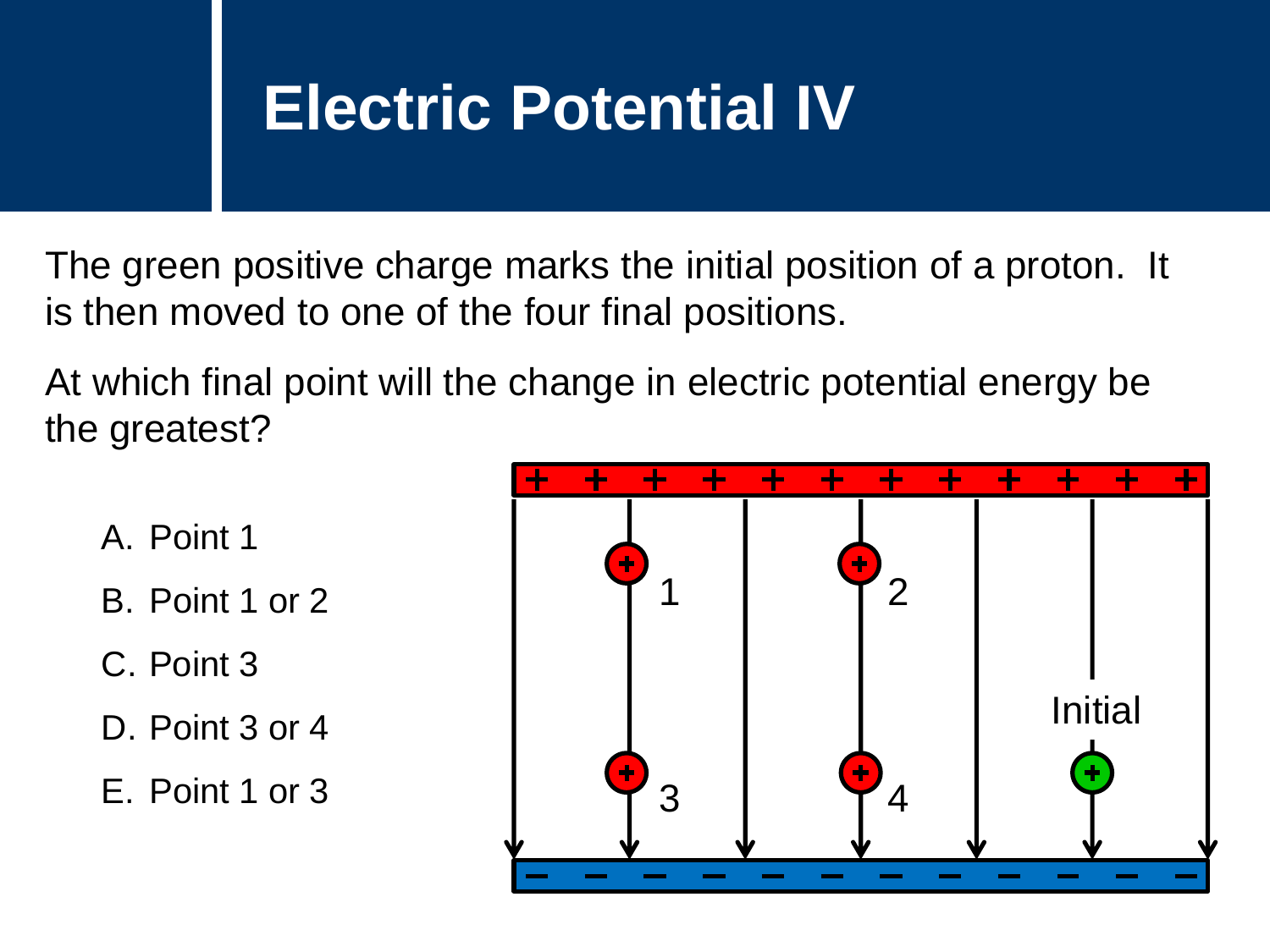#### **Answer:** B

**Justification:** In the previous question, we saw that there is no change in electric potential energy when a charge is moved perpendicular to the electric field. Therefore, charges at point 1 and point 2 will have the same electric potential energy. Similarly, charges at point 3, point 4, and the initial point will have the same electric potential energy.

The greatest change in electric potential energy occurs when the charge is moved to either point 1 or point 2. The same amount of work is required to move a charge from point 1 and point 2, even though point 1 is a farther distance away.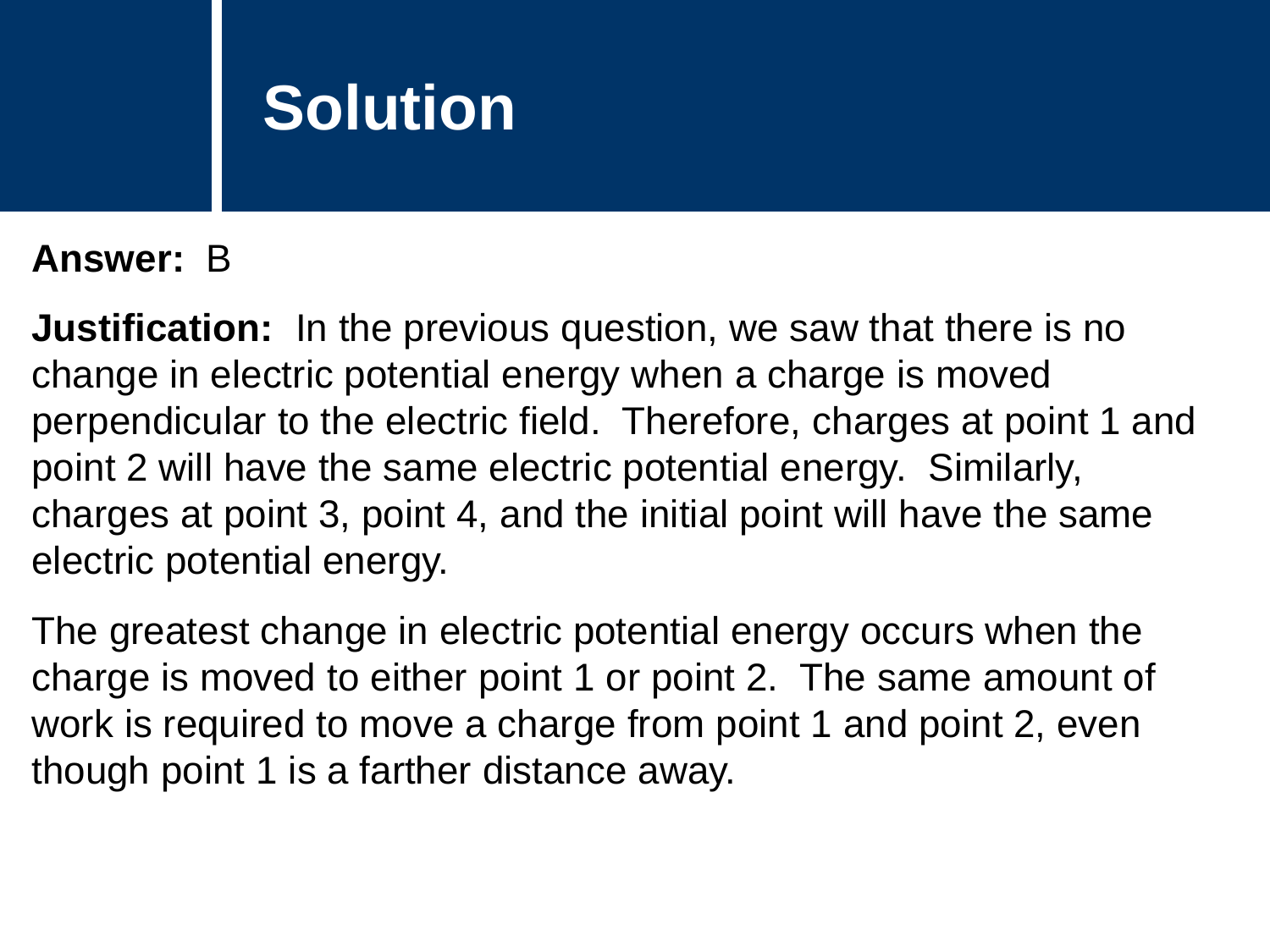#### **Electric Potential**

The electric potential difference between two points is defined as the change in electric potential energy per unit of charge.



where *U* will be the electric potential energy of a charge *q* that is moved to the point with electric potential *V*.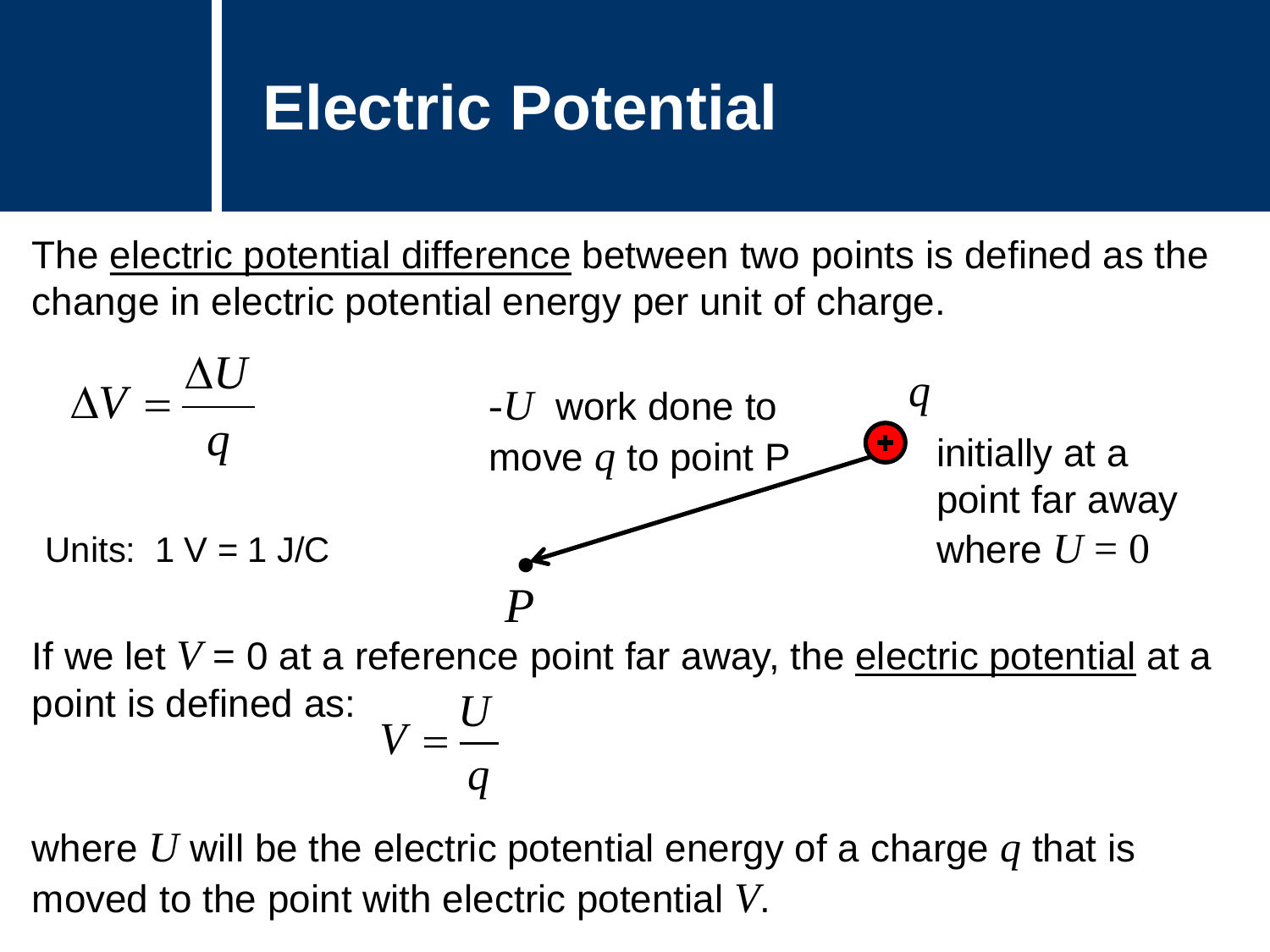### **Electric Potential V**

The electric potential at a point P is 10 V. Suppose we moved a 2 C charge to this point. The charge is initially far away so that its electric potential is 0.

What is the electric potential energy of the 2 C charge at point P?

- A. 5 J
- B. 10 J
- C. 20 J
- D. 5 J/C
- E. 10 J/C

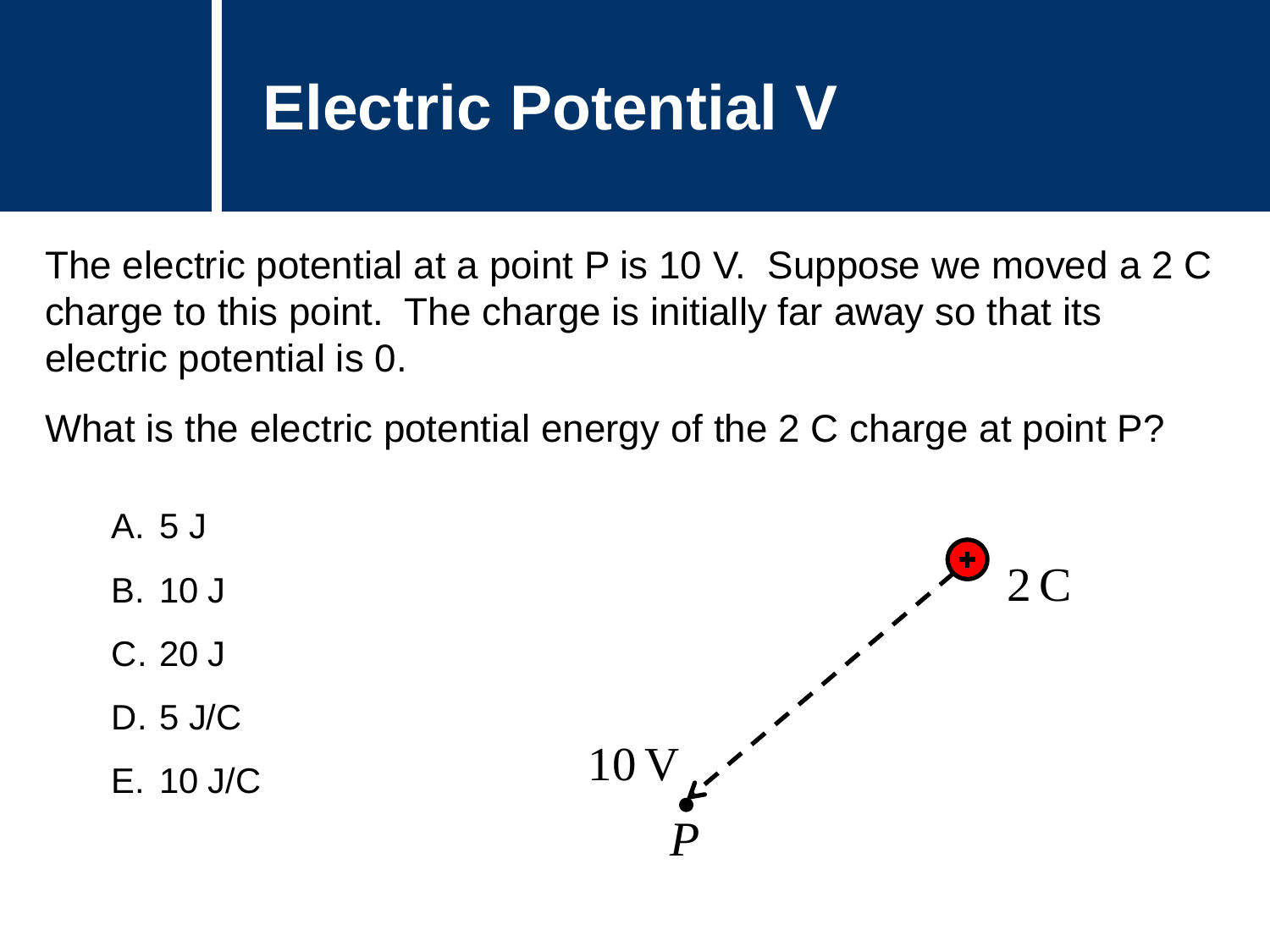**Answer:** C

**Justification:** From the definition of electric potential, we can solve for the electric potential energy:

$$
V = \frac{U}{q} \Rightarrow U = Vq
$$

The energy of the 2 C charge after it has been moved to the point with electric potential 10 V is:

$$
U = Vq = 10 \frac{J}{C} \times 2 C = 20 J
$$

Make sure that electric potential energy has units of energy (J in this case).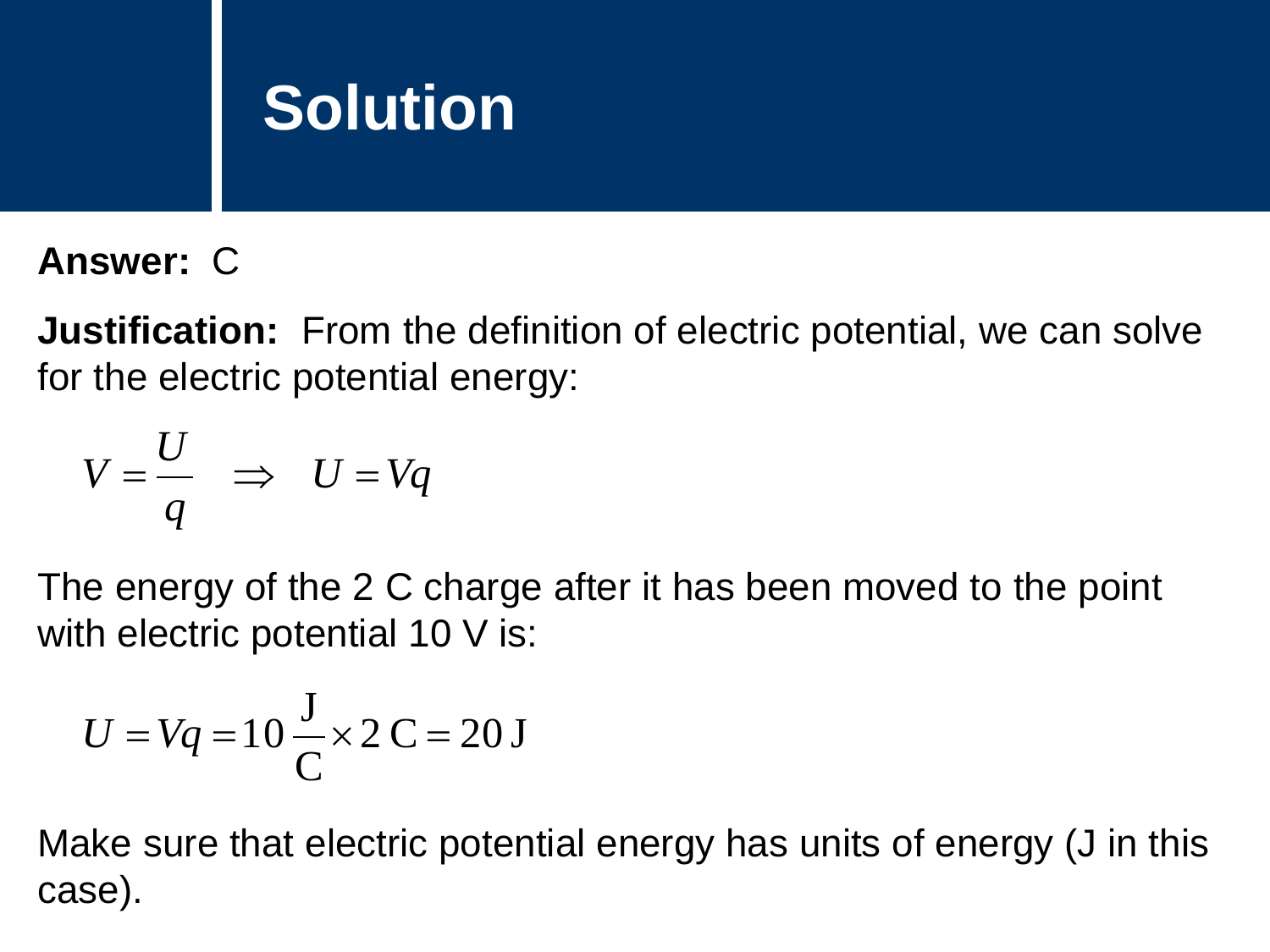### **Electric Potential VI**

The electric potential at the point A is 10 V while the electric potential at point B is 20 V.

What is the difference in electric potential energy of the 2 C charge moving from point A to point B?

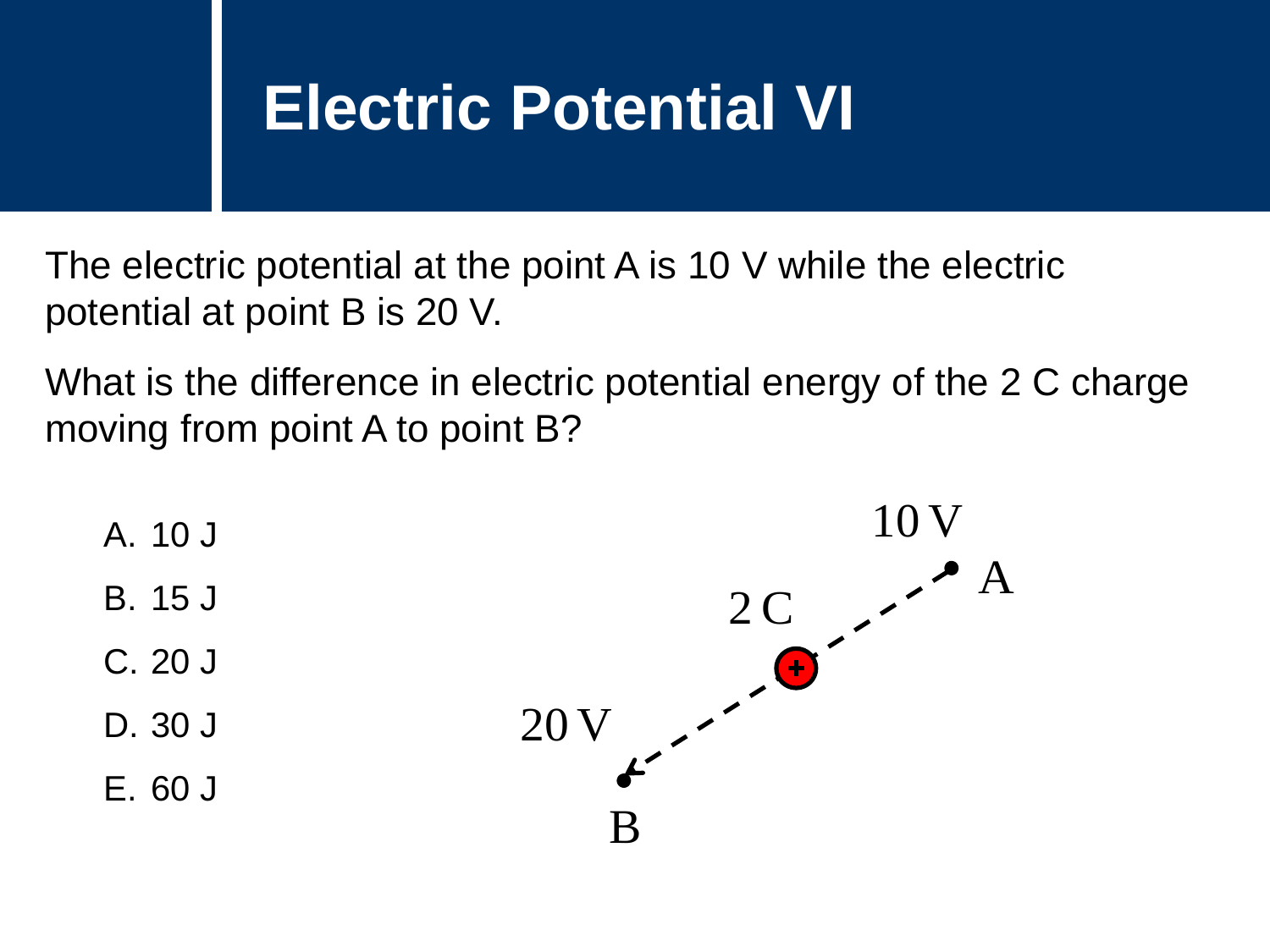#### **Answer:** C

**Justification:** The electric potential energy of the 2 C charge at point A is:

 $U_A = V_A q = 10$  V  $\times$  2 C = 20 J

At point B, which is at a higher electric potential of 20 V, the charge has electric potential energy of:

$$
U_B = V_B q = 20 V \times 2 C = 40 J
$$

The work required to move the 2 C charge from a electric potential of 10 V to 20 V is:

$$
\Delta U = U_B - U_A = q(V_B - V_A) = 20 \text{ J}
$$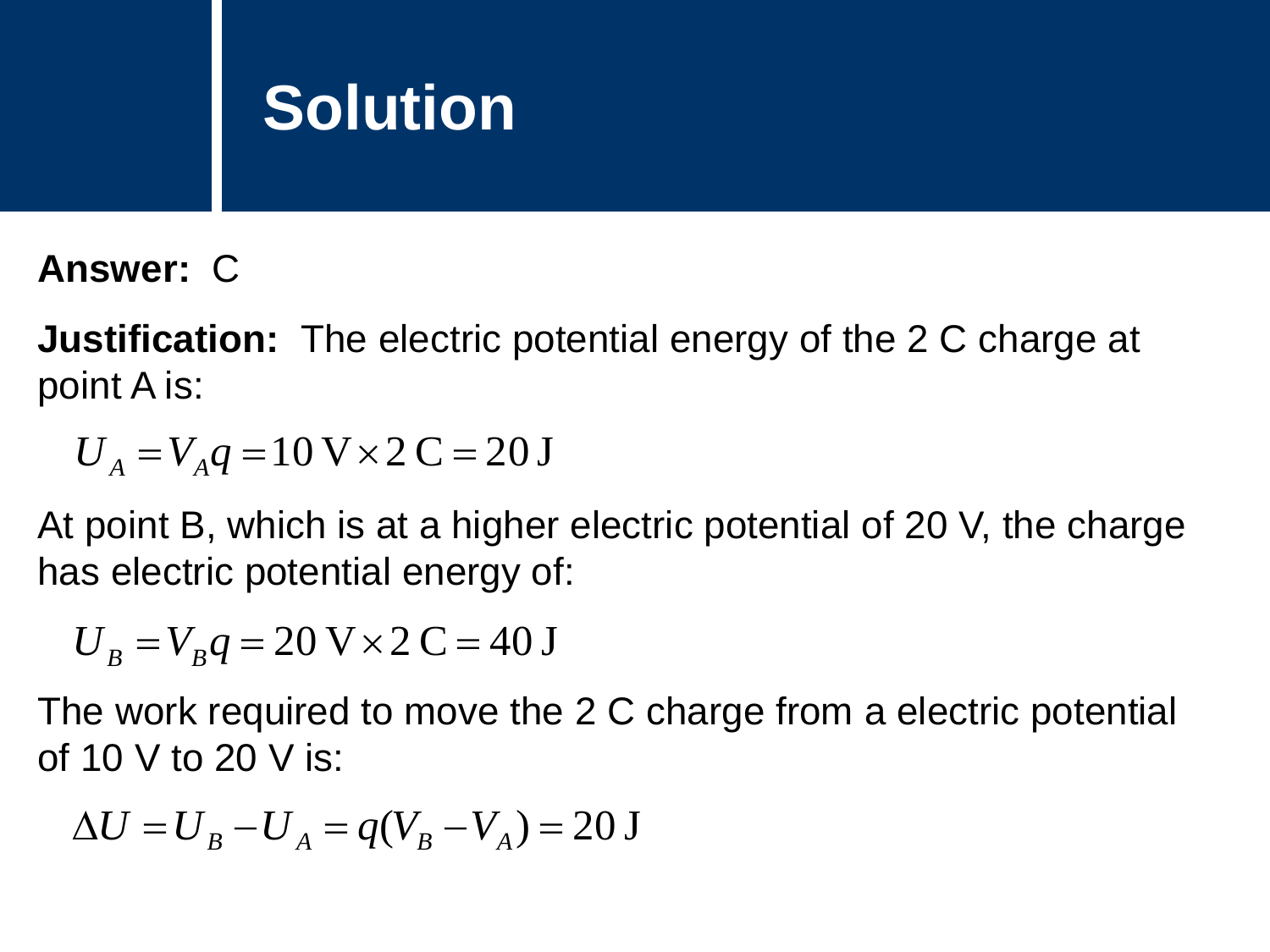### **Electric Potential VII**

The electric potential at the positive plate is 200 V while the electric potential of the negative plate is 100 V. The plates are separated by distance 2 m.

What is the magnitude of the electric field between the plates?

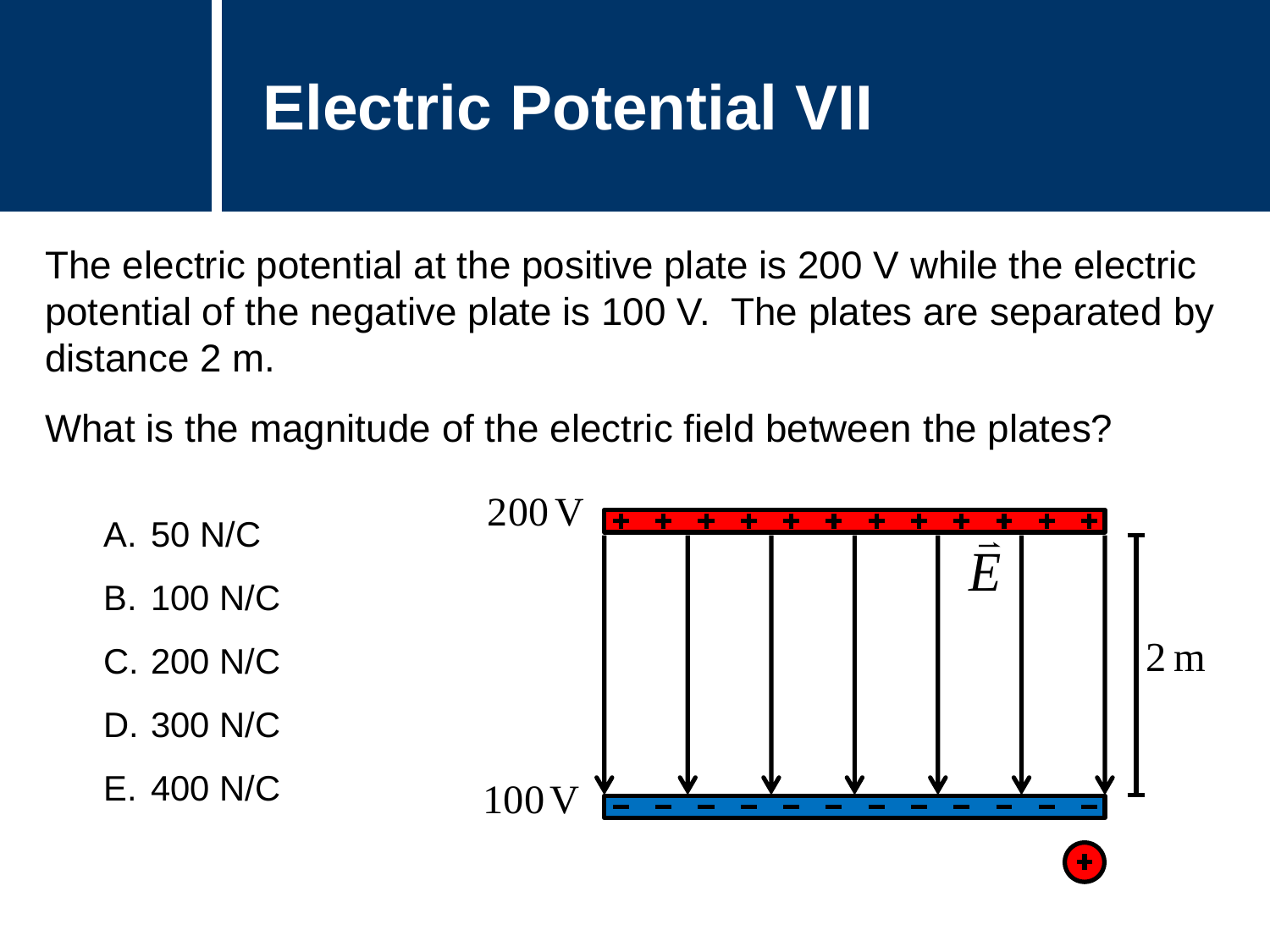#### **Answer:** A

**Justification:** The difference in electric potential energy between two charged plates is given by:

 $\Delta U = qEd$ 

From the definition of electric potential energy, the magnitude of the electric field between two parallel charged plates in terms of *V* and *d*

| IS:<br>aEd<br>$\rightarrow$ | Double check that the<br>units are correct:                       |
|-----------------------------|-------------------------------------------------------------------|
| $200 V - 100 V$             | $\blacksquare$ $\blacksquare$<br>$\mathsf{m}$ ( $\mathsf{C}$<br>m |

The direction of the electric field points from high potential to low potential.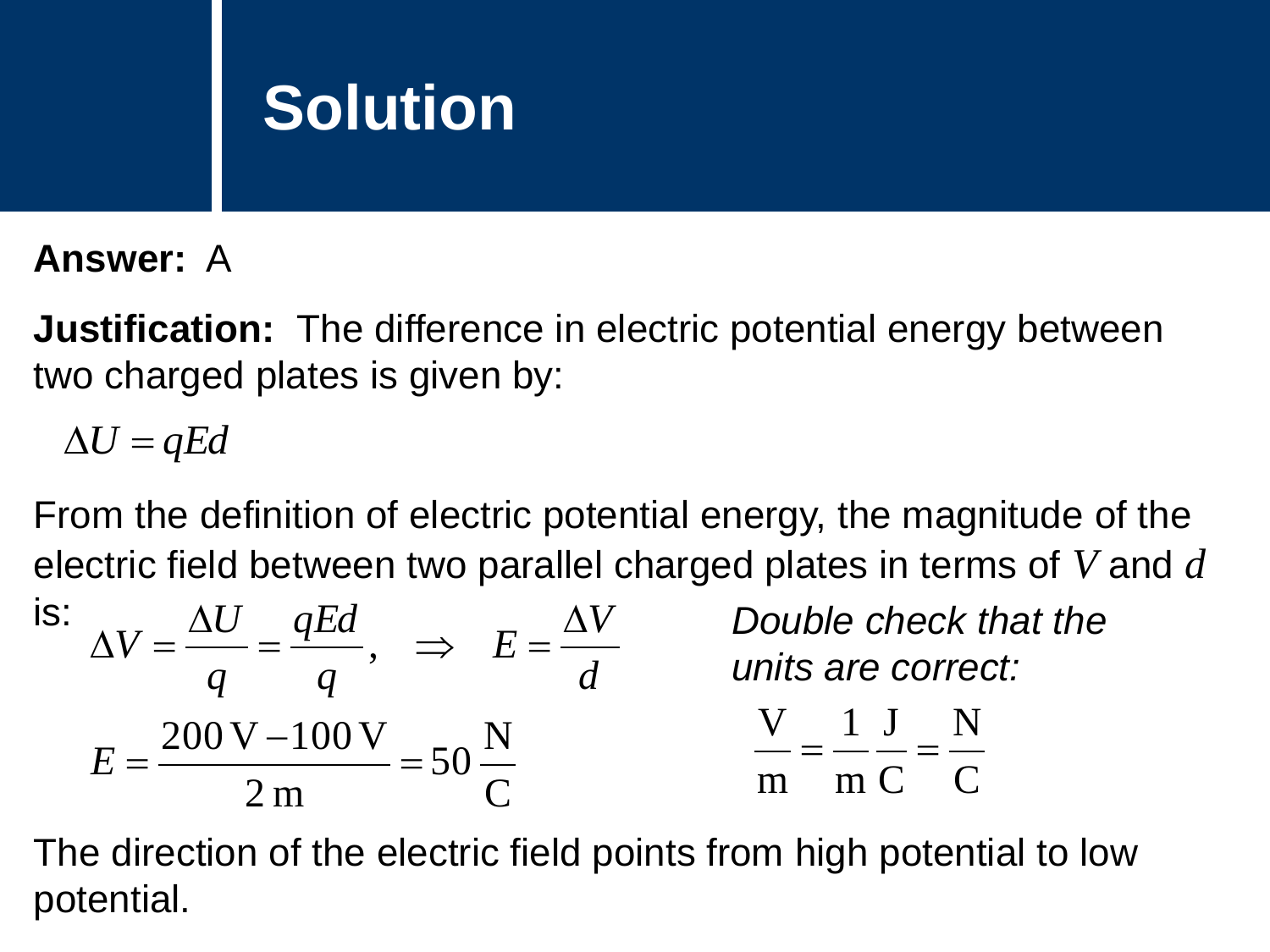## **Electric Potential of a Single Charge**

The electric potential energy of two charges separated by a distance r is:

$$
U = \frac{kQq}{r}
$$

The electric potential of a distance r away from a single charge Q is:



Note: Calculus is required to derive these results.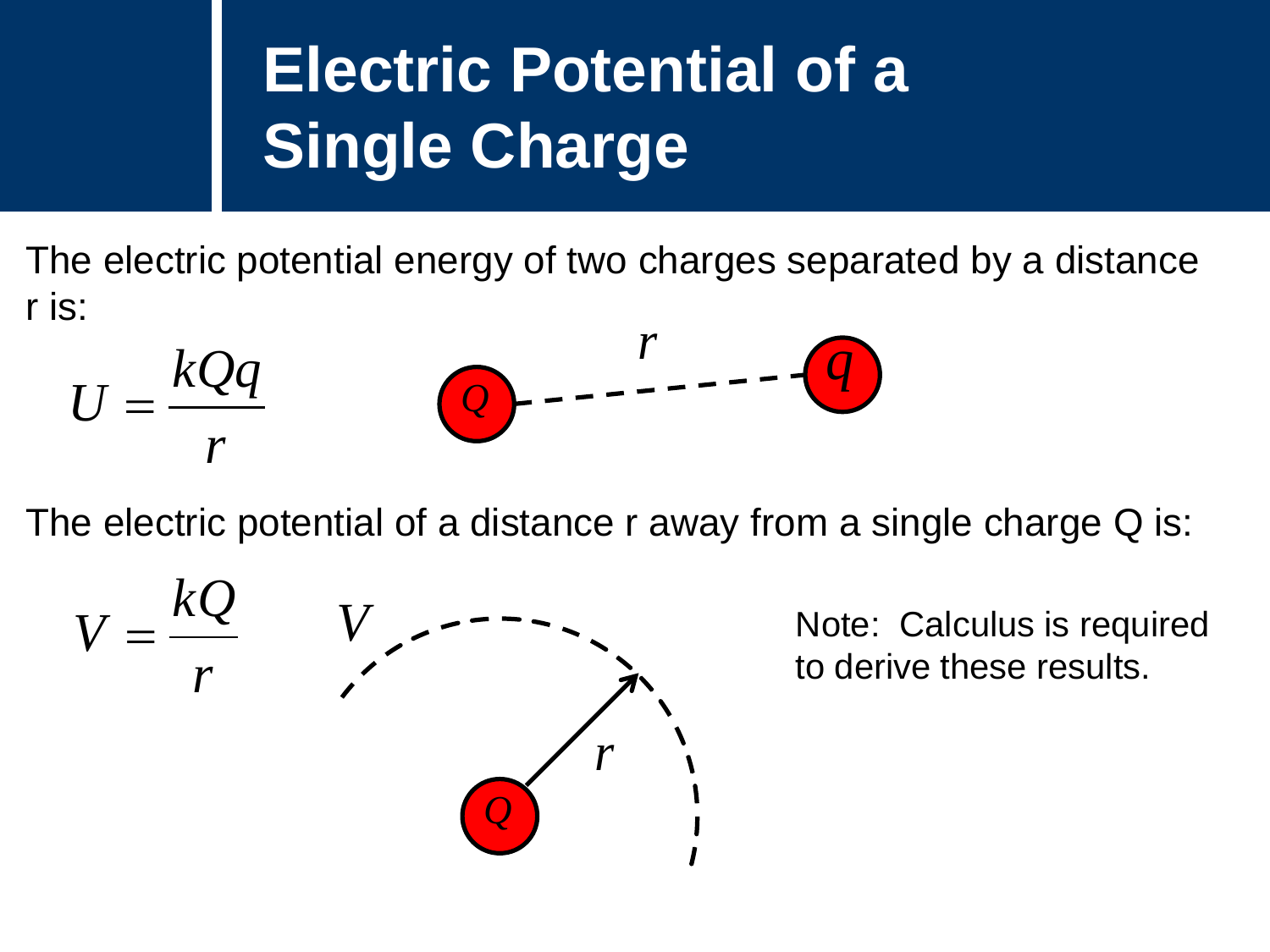#### **Electric Potential VIII**

Consider the arrangement of two positive and two negative charges shown below. Each is positioned 1 m away from the origin.

What is the electric potential at the center of the four charges?

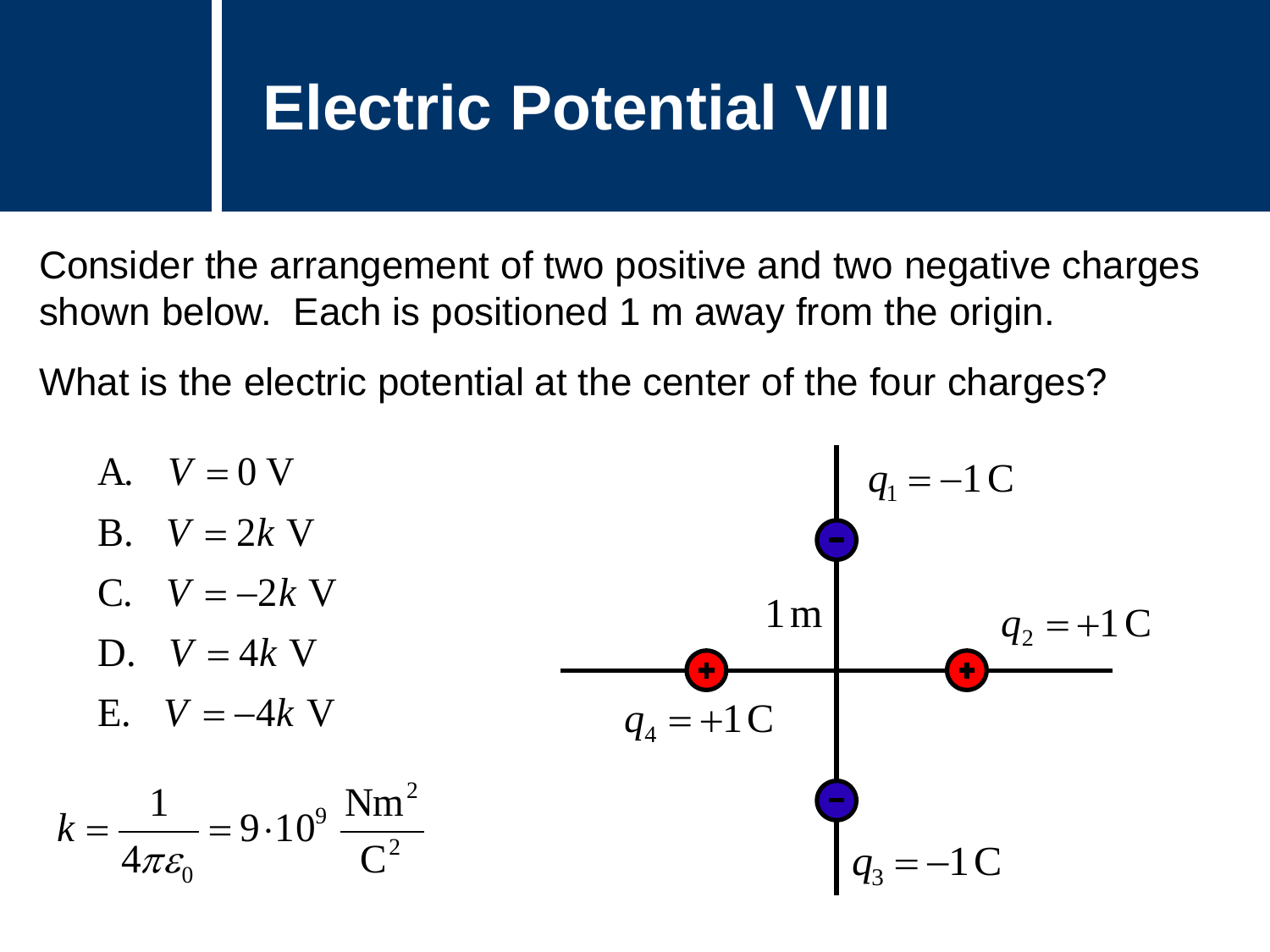**Answer:** A

**Justification:** The electric potential at the origin is the sum of the electric potentials due to each charge.

$$
V_{origin} = \frac{kq_1}{r_1} + \frac{kq_2}{r_2} + \frac{kq_3}{r_3} + \frac{kq_4}{r_4}
$$
  
=  $\frac{k}{1 \text{ m}} (-1 \text{ C} + 1 \text{ C} - 1 \text{ C} + 1 \text{ C})$   
= 0 V

The distance to the origin is 1 m for all the charges.

Notice that since electric potential is a scalar. Unlike electric fields and forces, we do not have to add vectors, which often makes calculations much easier.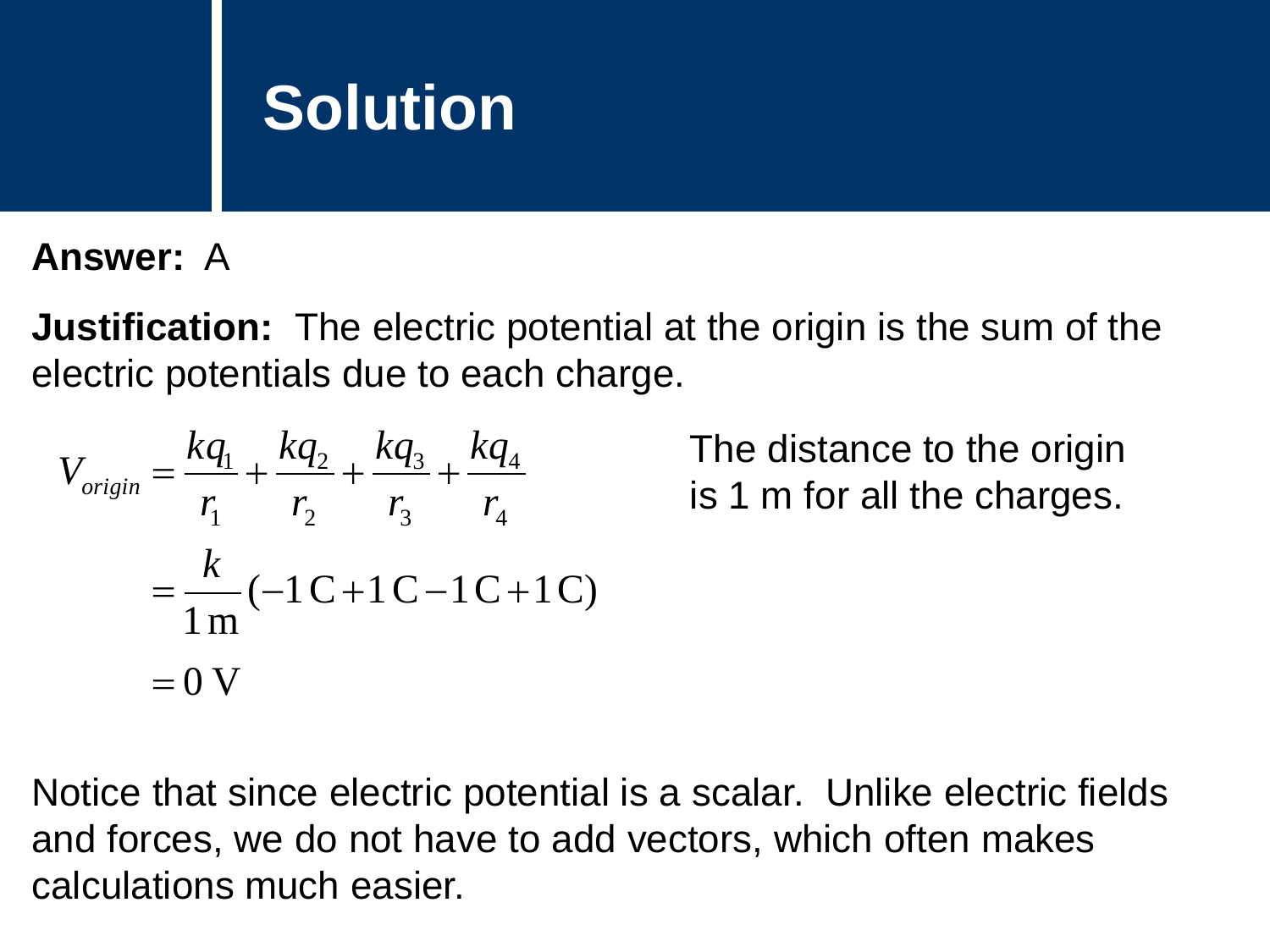### **Electric Potential IX**

Two positive charges q are originally placed a distance r apart. A third charge q is placed so that an equilateral triangle is formed between the three charges.

How many times larger is the electric potential energy of the triangle configuration, compared to when there were only two charges?

- A. They have the same energy
- B. 2 times more energy
- C. 3 times more energy
- D. 4 times more energy
- E. 6 times more energy

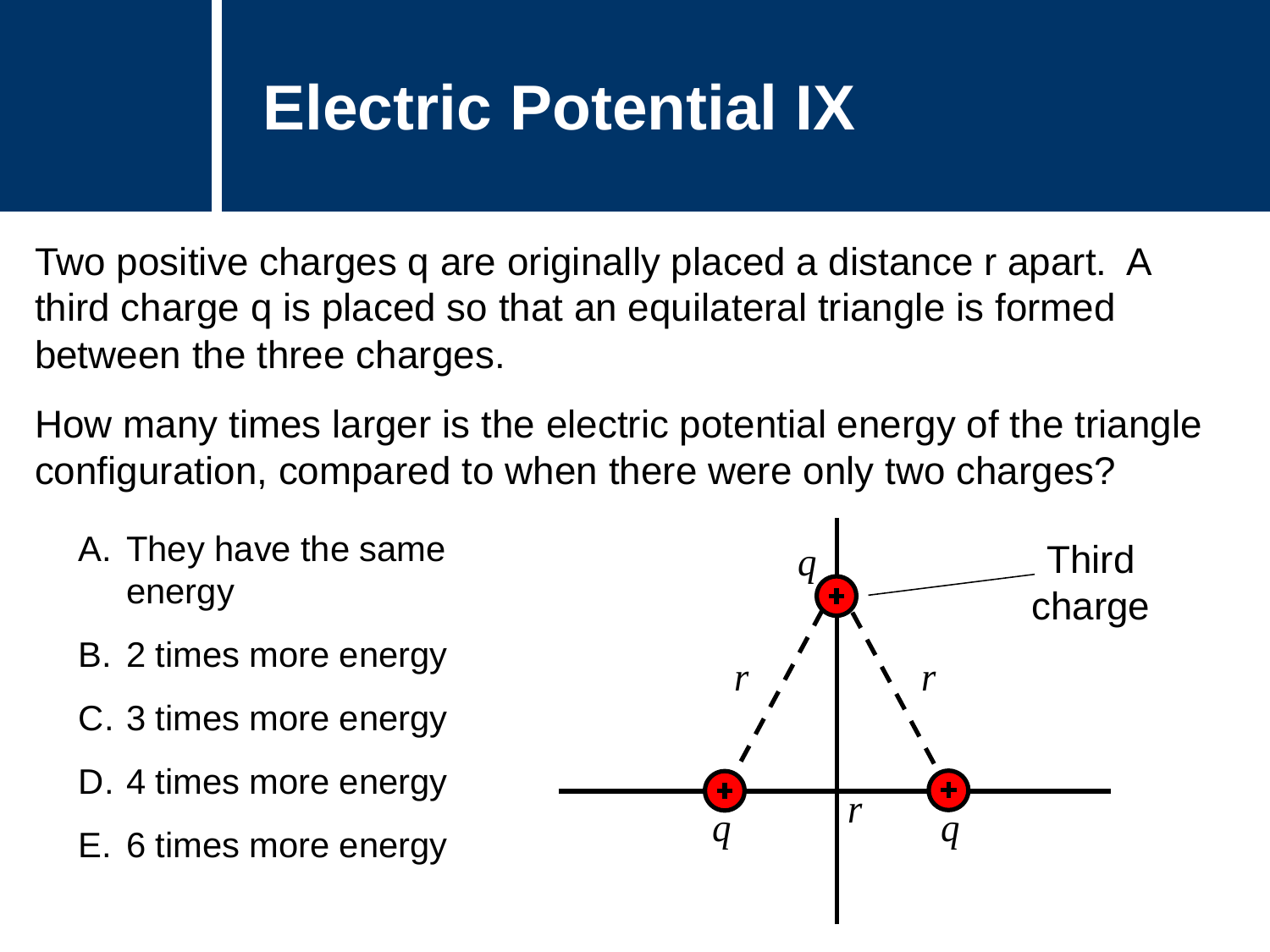#### **Answer:** C

**Justification:** When there are only two charges, the electric potential energy of configuration is:

$$
U_{2\text{ charges}} = k \frac{q_1 q_2}{r_{12}} = k \frac{q^2}{r}
$$
 (*r*<sub>12</sub> is the distance between charge 1 and charge 2)

When the third charge is added, there are two new interactions between charges 1 and 3, and charges 2 and 3.

$$
U_{3 \text{ charges}} = k \frac{q_1 q_2}{r_{12}} + k \frac{q_1 q_3}{r_{13}} + k \frac{q_2 q_3}{r_{23}} = 3k \frac{q^2}{r} \qquad q = q_1 = q_2 = q_3
$$
  

$$
r = r_{12} = r_{13} = r_{23}
$$

The electric potential energy of the three charge configuration is therefore three times larger than the two charge configuration.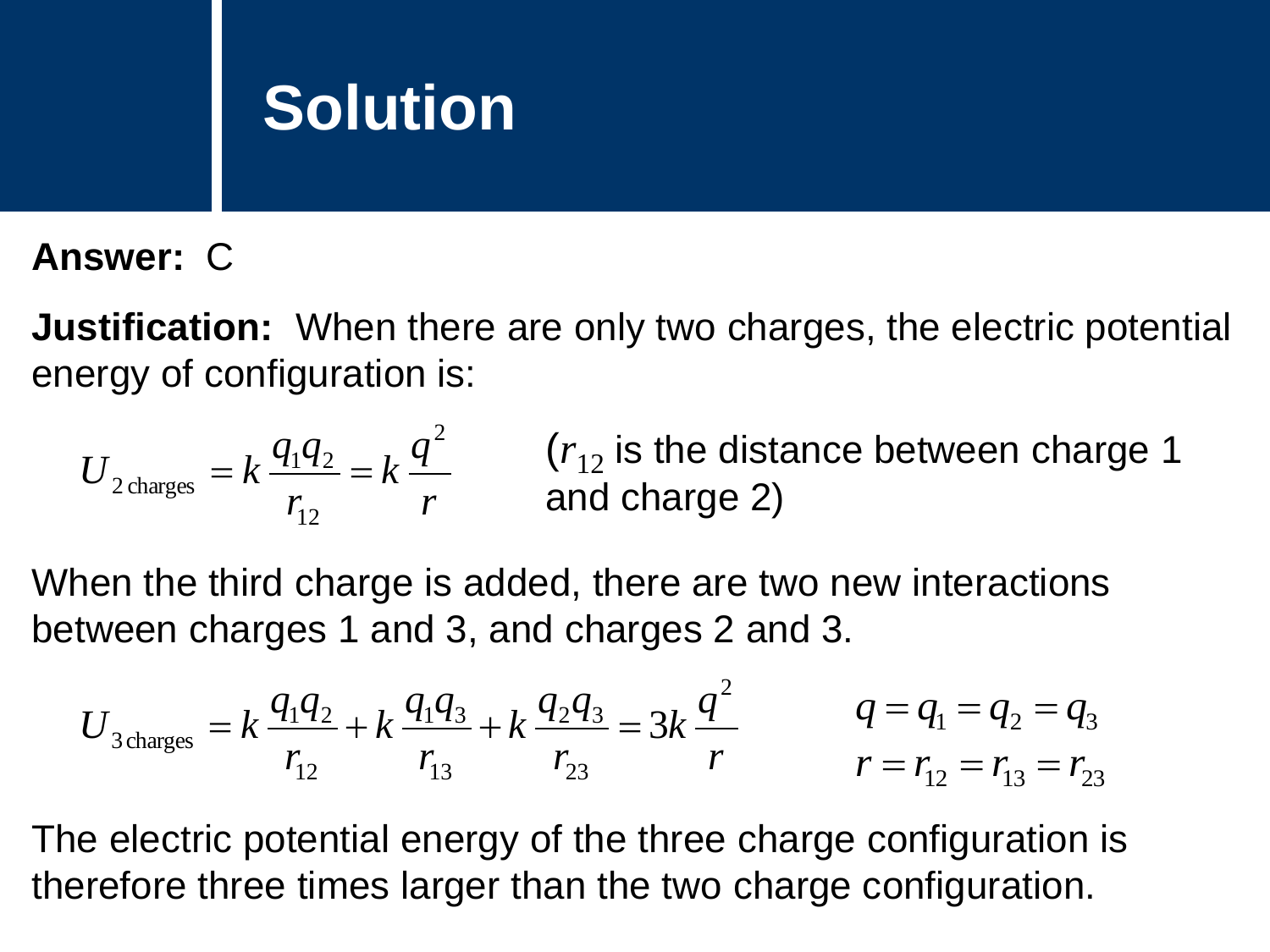#### **Electric Potential X**

Two identical positive charges *q* are originally placed a distance *r* apart (see diagram).

At which point should a third charge *q* be placed so that the electric potential energy of the three charge configuration is maximized?